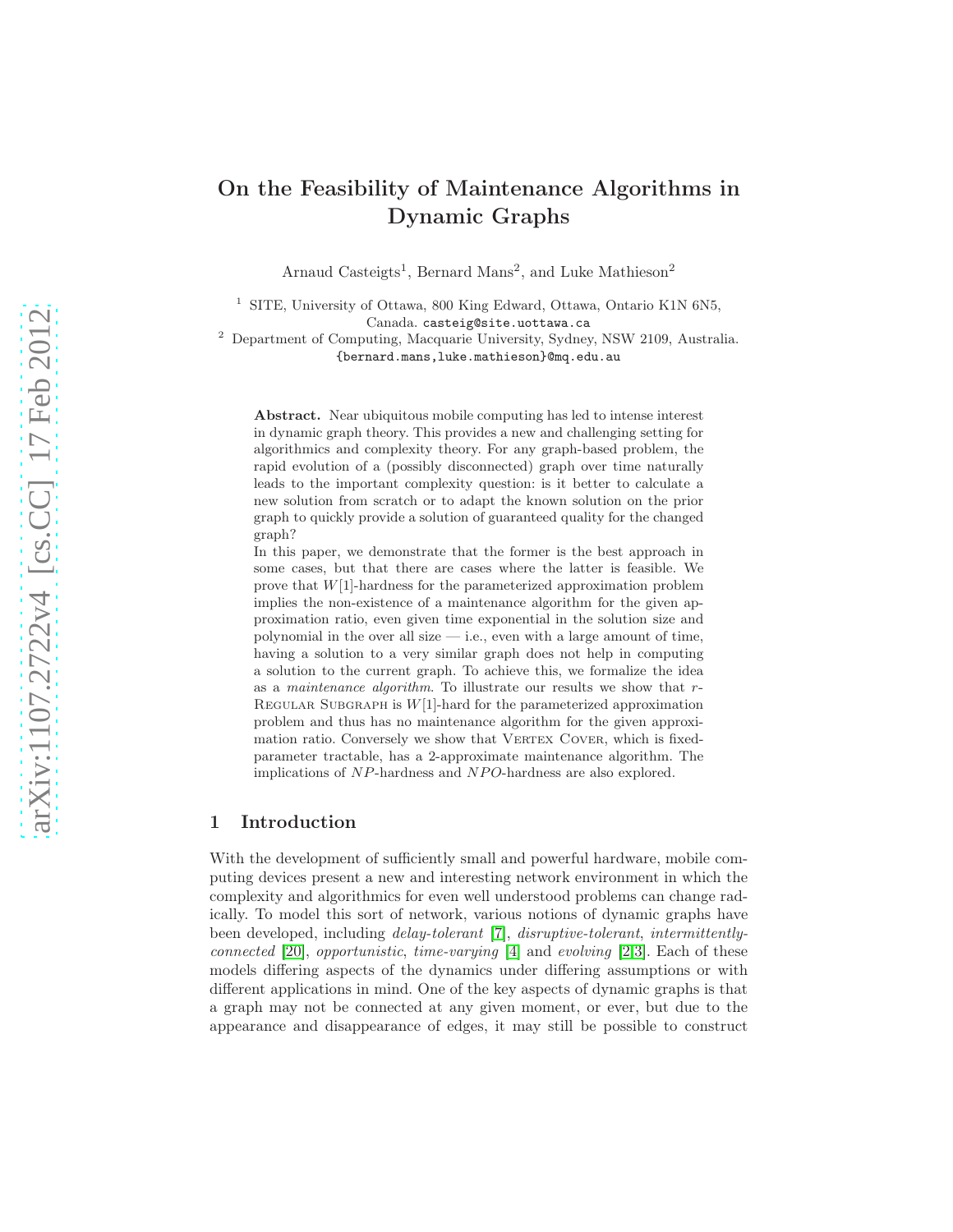journeys (rather than paths) through the graph over time and space. However, dependent on the assumptions of the system, there may be even fundamental properties or traditional problems which are incomputable or definitionally ambiguous (e.g., [\[2\]](#page-11-3)). The results presented here are independent of the model as long as the change in the graph occurs (or can be described) in a discrete manner.

Given a traditional graph problem  $\Pi$  and a sequence of graphs  $\{G_i\}$ , we may reframe  $\Pi$  in several ways as a dynamic graph problem; *permanent* — where we try to find a solution that holds at all points in time (e.g., a single set of dominators that cover all nodes in every  $G_i$ ), *over-time* — where the solution is defined with respect to the sequence as a whole (e.g., a set of dominators such that each node is covered in at least one  $G_i$ , and *evolving* — where we compute a (possibly different) solution for each  $G_i$ . Permanent and over-time problems may appear somewhat less general in that they require prior knowledge of the graph dynamics. However it is worth noting that there are relevant in few, yet important, practical scenarios, such as with a known schedule (e.g., public transports, low-earth satellites, sensors with sleeping schedule), or a known schedule property (e.g., *periodicity* [\[8\]](#page-11-5) or *recurrence* [\[4\]](#page-11-2) — i.e., edges that exist once are guaranteed to re-appear at some known, bounded, or unbounded time).

It can be observed that for some problems, e.g., *covering* problems like Ver-TEX COVER, all three variants are strongly related. Given such a problem  $\Pi$ , one can easily check that a solution to *permanent* Π is a (possibly far from optimal) solution to *evolving*  $\Pi$ , and a solution to any  $G_i$  in the *evolving*  $\Pi$  is also valid for *over-time* Π. The connexion is even stronger: the *intersection* of solutions to *evolving* Π is valid for *over-time* Π, and their *union* is a solution to *permanent*  $\Pi$ . From this perspective, the *evolving* variant appears quite central, and the *permanent* or *over-time* Π actually form upper and lower bounds for each solution in the *evolving* Π. In this paper, we focus on the *evolving* Π and look at finding the solution for each point in time.

The dynamic context is an interesting algorithmic and complexity setting. Although a naïve approach would simply compute a new solution for every  $G_i$ , it is possible that given a relatively limited amount of change in the graph at each step we may leverage the previous solution to allow quick computation of the new solution. This leads to the idea of a *maintenance algorithm* (q.v., Section [2\)](#page-3-0). Moreover this approach fits well with the real world inspiration, where along with a possibly rapid pace of change, there is often no centralised control. If the previous solution can be used to compute the new solution, this suggests a certain localization, which would be ideal for mobile infrastructureless networks. Considering that dynamic graphs can be permanently disconnected (while still offering connectedness over time), we initially consider well-known problems that are not ambiguous or undefined in a disconnected setting: r-REGULAR SUBGRAPH and VERTEX COVER. A solution must be well defined for each (possibly) partitioned component and trivial solutions must exist for trivial cases (e.g., single nodes).

As we are mainly interested in maintaining a solution of some guaranteed quality for each particular problem, our results can be summarized as follows: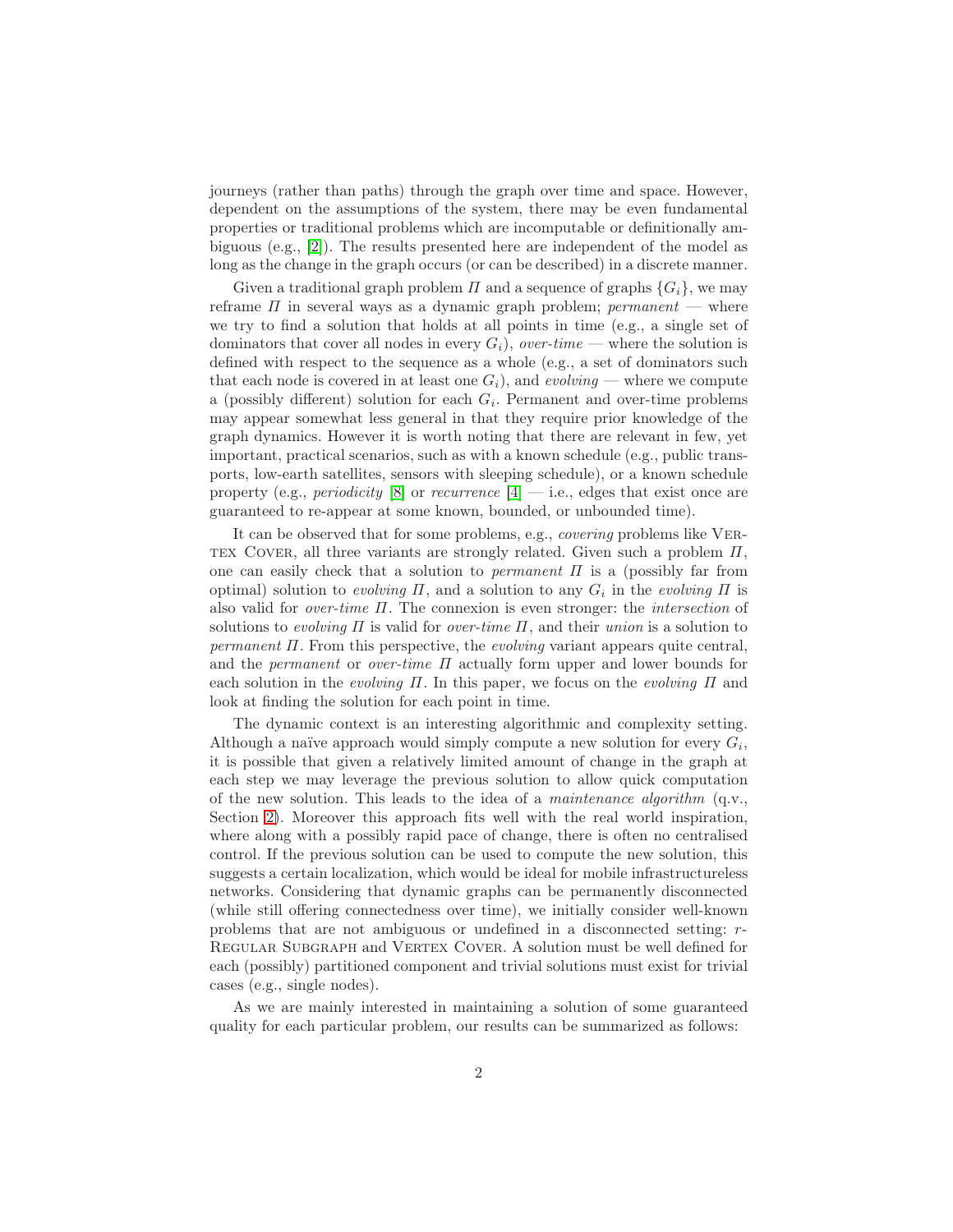- we prove that  $W[1]$ -hardness for the parameterized approximation problem implies the non-existence of a maintenance algorithm for the given approximation ratio, even given time exponential in the solution size and polynomial in the over all size,
- we show that r-REGULAR SUBGRAPH and several variants have no parameterized approximation algorithms thus have no  $FPT$ -time maintenance algorithm, and conversely,
- we show that problems that are fixed-parameter tractable may have an approximate maintenance algorithm by proving that this is indeed the case for VERTEX COVER,
- we establish a complexity classification for maintenance algorithms that provides a strong relationship with parameterized approximation complexity [\[12\]](#page-11-6).

Similar ideas regarding dynamic algorithms and complexity have been explored before, but from notably different positions. Typically previous work has focussed on polynomial or logarithmic time problems, and did not include the consideration of locality that is central to many practical applications for dynamic complexity (central oversight and communication is neither guaranteed nor generally desirable in a dynamic network), Section [2](#page-3-0) gives the relevant definitions. However many interesting results and ideas are applicable in this context. Patnaik & Immerman [\[15\]](#page-11-7) consider dynamic complexity from a descriptive complexity theory perspective, defining DynFO, a class of dynamic problems that are expressible in first order logic. Weber & Schwentick [\[19\]](#page-11-8) build upon this, again concentrating on a descriptive complexity approach. Holm, de Lichtenberg & Thorup [\[10\]](#page-11-9) give a series of results that can readily be interpreted as maintenance algorithms in our context. Their results for Connectivity, 2- Edge and Biconnectivity rely on the maintenance under edge deletion and addition of a solution for Minimum Spanning Forest, giving polylogarithmic running times for all problems, but with no bound on locality. Miltersen *et al.* [\[14\]](#page-11-10) present another, similar approach where the dynamism is achieved at a lower level by perturbing individual bits in the input. They also focus on problems of polynomial complexity showing, in our context, that problems such as the CIRCUIT VALUE PROBLEM and PROPOSITIONAL HORN SATISFIABILITY have no polylogarithmic maintenance algorithms but that interestingly there exist other P-complete problems that do. Ausiello, Bonifaci & Escoffier [\[1\]](#page-11-11) discuss a different model, where there is only interest in using an existing optimal solution to solve (to some degree of approximation) a perturbed instance (the model is generally called *reoptimization*). This approach is in some ways an unsuitable perspective for our context, as we do not expect at any point to be able to compute an optimal solution, however their negative results in particular carry to our setting, such as Min Coloring having no P-time maintenance algorithm for approximation ratio  $\frac{4}{3} - \varepsilon$  for any  $\varepsilon$ .

The rest of the paper is organized as follows. We define our notation and provide our main results in Section [2.](#page-3-0) We provide some basic and necessary background on parameterized complexity and parameterized approximation in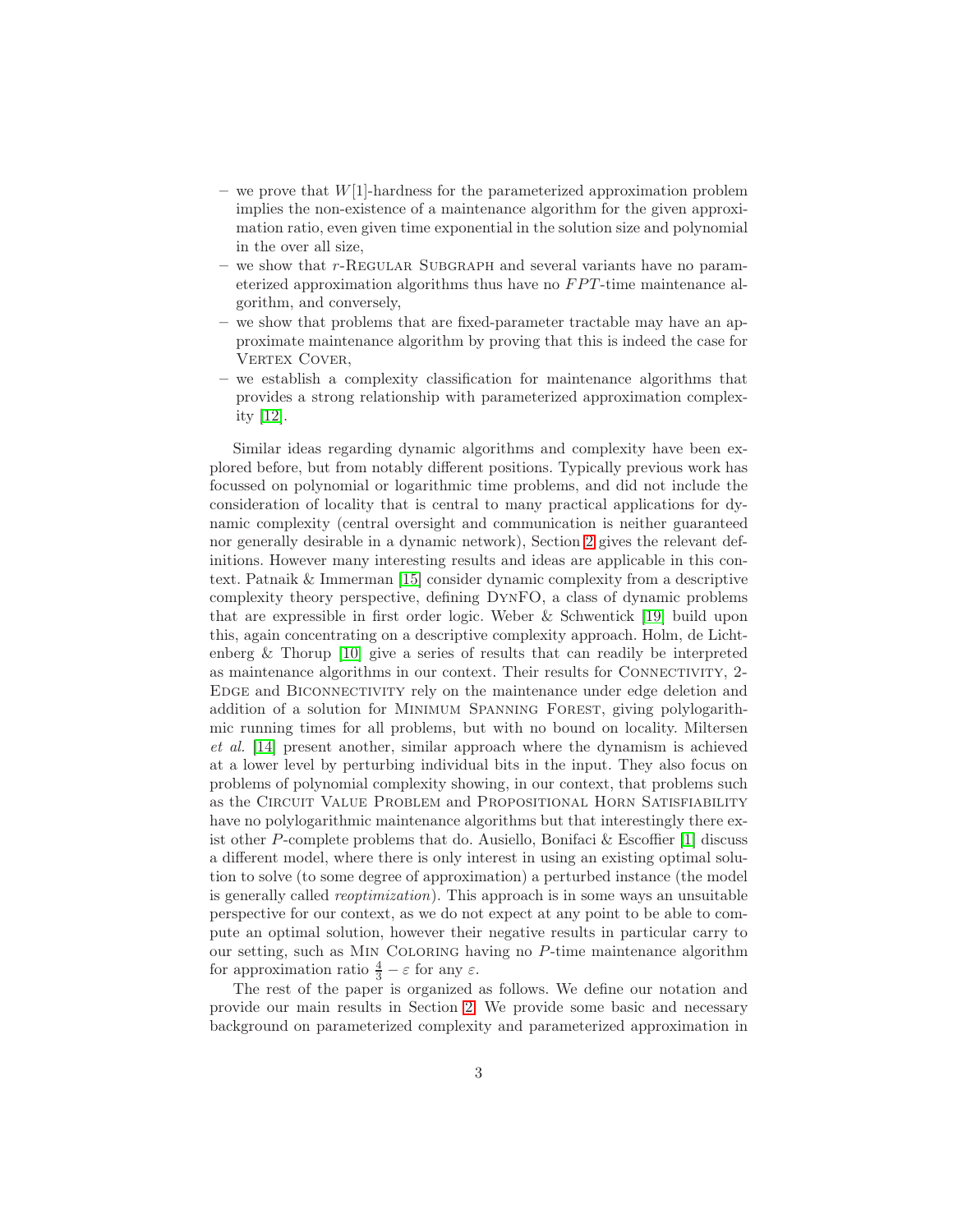Section [A.](#page-12-0) We provide the main proofs of our results and of results on parameterized approximation complexity for VERTEX COVER, r-REGULAR SUBGRAPH and some generalizations of  $r$ -REGULAR SUBGRAPH in Section [3.](#page-6-0) We give some concluding remarks in Section [4.](#page-10-0)

# <span id="page-3-0"></span>2 The Feasibility of Maintenance

The key difference in the dynamic setting with regards to computation is that as the graph is continually changing, we are required to continually recompute solutions for the problem. Hence the style of algorithm we are concerned with is somewhat different. In this case we would ideally like an algorithm that can exploit the known solution to the previous graph, which is somewhat similar to the current graph, to produce a solution for the current graph that maintains a desired solution quality (whether optimal or within some approximation bound) in a time faster than it would take to completely recompute the solution. We formalize the idea as a *maintenance algorithm*.

**Definition 1** (Maintenance Algorithm). *Given a sequence of graphs*  $\{G_i\}$ where the editing distance between  $G_i$  and  $G_{i+1}$  is 1, A is a maintenance algo*rithm for problem*  $\Pi$  *if given a solution*  $S_i$  *for*  $\Pi$  *on graph*  $G_i$ *,*  $A$  *can compute a solution*  $S_{i+1}$  *for*  $\Pi$  *on graph*  $G_{i+1}$  *that preserves the quality of the solution.* 

The *editing distance* between two graphs is the number of *editing operations* that have to be performed to obtain one from the other. Typically the editing operations we will be interested in are some subset of edge addition, edge deletion, vertex addition and vertex deletion. We set the editing distance here to 1 in order to remain sufficiently general in establishing *negative* results.

As the graph changes relatively quickly, we would like the computation to be done within a limited computation time (preferably a small constant). The notion of a *bounded* maintenance algorithm formalizes this bound.

Definition 2 (Bounded Maintenance Algorithm). *A maintenance algorithm is bounded if there is a function* f *such that at each step, the computation performed at each vertex is time bounded by* f*. We refer to such an algorithm as a* f*-maintenance algorithm.*

Also, because in a practical setting the nodes model independent devices, we would like the computation to be done as locally as possible, *i.e.,* the state of each vertex being based only on the state of its r-neighborhood, with  $r \ll$  $diameter(G).$ 

Definition 3 (r-Local Maintenance Algorithm). *A maintenance algorithm is* r*-local if the state of each vertex is computed based only on the states of vertices within distance* r*. We refer to such an algorithm as a* r*-local maintenance algorithm.*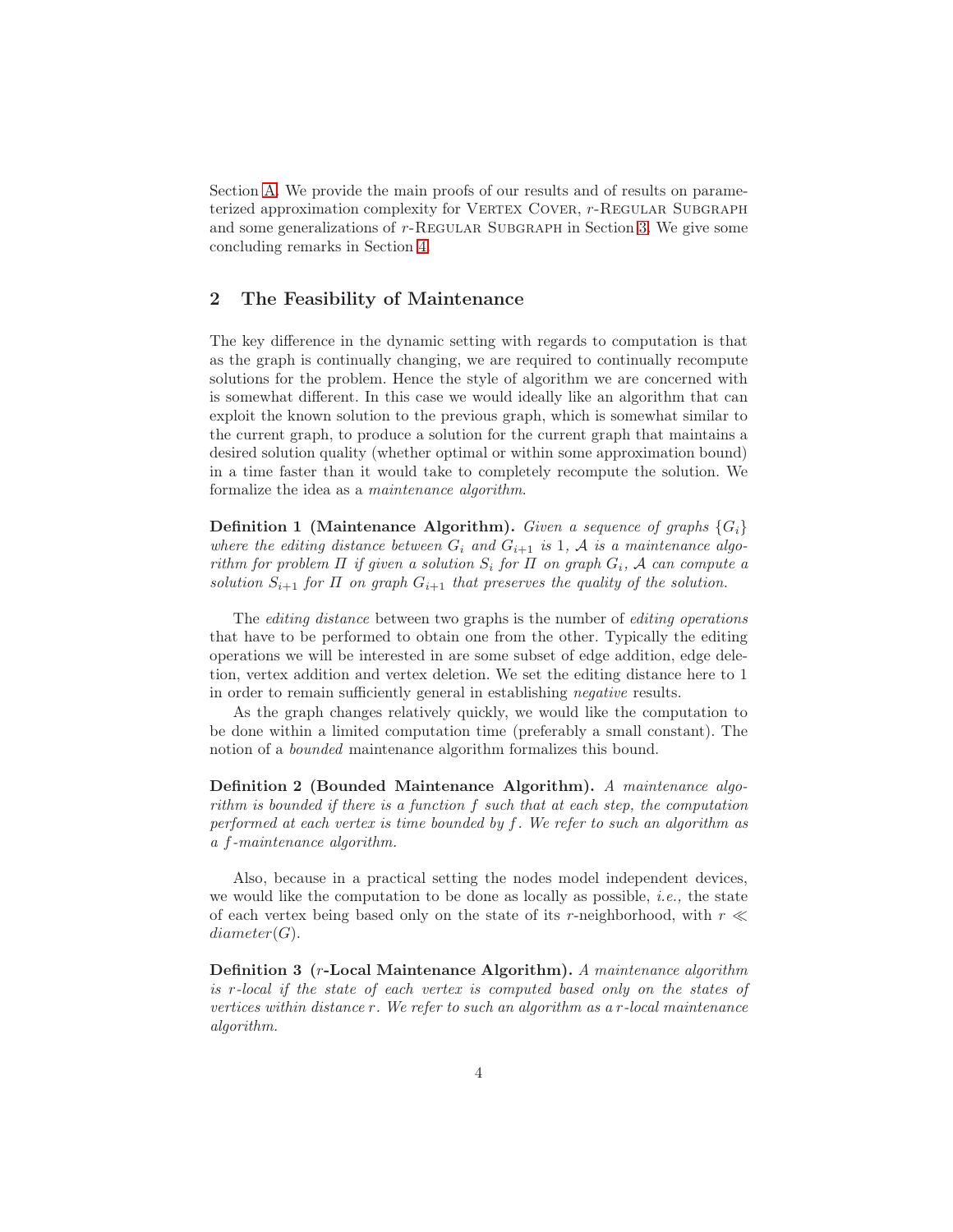For example a 1-local  $O(1)$ -maintenance algorithm allows each vertex to perform a constant number of computational steps at each iteration of the algorithm, knowing only the states of its direct neighbors. It is with these computational restrictions that knowledge of a prior solution and the concept of a maintenance algorithm can be most useful. Indeed there are many prior results that fit into this framework, though previously there has been little consideration of the locality. For example,

Lemma 1 ([\[14\]](#page-11-10)). Undirected Forest Accessibility *has a* d*-local* O(log n) *maintenance algorithm where* d *is the diameter of the graph and* n *is the number of vertices.*

Lemma 2 ([\[10\]](#page-11-9)). MINIMUM SPANNING FOREST *has a d-local*  $O(\log^4 n)$ *maintenance algorithm where* d *is the diameter of the graph.*

Lemma 3 ([\[17\]](#page-11-12)). DIRECTED REACHIBILITY *has a d-local*  $O(m + n \log n)$ *maintenance algorithm where* d *is the diameter of the graph,* m *is the number of edges and* n *is the number of vertices.*

Ausiello, Bonifaci & Escoffier  $[1]$  examine the sort of harder problems that we are interested in (rather than P-time problems), however their setting requires an initially optimal solution and only covers a single perturbation, rather than the highly dynamic environment expected from the application domain we consider.

Of course there are limits to the existence of maintenance algorithms:

Theorem 1. *For any computable function* f *and polynomial* p*, if a problem* Π *is* W[t]-hard for parameter k and any  $t \geq 1$ ,  $\Pi$  has no  $O(f(k)p(n))$ -maintenance *algorithm unless*  $W[t] = FPT$  *where n is the size of the input.* 

*Proof.* Assume that  $\Pi$  has such an algorithm.

Then let  $(G, k)$  be an instance of  $\Pi$  and  $G_0$  be the trivial instance defined by taking the completely disconnected graph on  $|V(G)|$  vertices with trivial optimal solution  $S_0$ . Let  $G_0, \ldots, G_{|E(G)|}$  be a sequence of graphs generated by adding the edges of G one by one in arbitrary order to  $G_0$ , resulting in  $G_{|E(G)|} = G$ .

As  $\Pi$  has a maintenance algorithm beginning with  $G_0$  the algorithm can be applied to each pair  $G_i$ ,  $G_j$  where  $j = i+1$  with solution  $S_i$  to obtain solution  $S_j$ . Then if  $S_{|E(G)|}$  is a witness that  $(G, k)$  is a YES-instance, the algorithm answers YES (or returns  $S_{|E(G)|}$  in the case of a search problem) and NO otherwise.

Then we have an algorithm that performs  $O(f(k)p(n))$  operations for each vertex at each iteration. As there are at most  $n^2$  iterations, the overall algorithm has running time  $O(n^3 f(k)p(n))$ , and hence  $\Pi$  is fixed-parameter tractable, which contradicts the  $W[t]$ -hardness of  $\Pi$  with parameter  $k$ .

By the same argument, we can also obtain a classical complexity analogue.

Corollary 1. *For any polynomial* p*, if a problem* Π *is* NP*-hard,* Π *has no*  $O(p(n))$ -maintenance algorithm that optimally solves  $\Pi$  unless  $P = NP$  where n *is the size of the input.*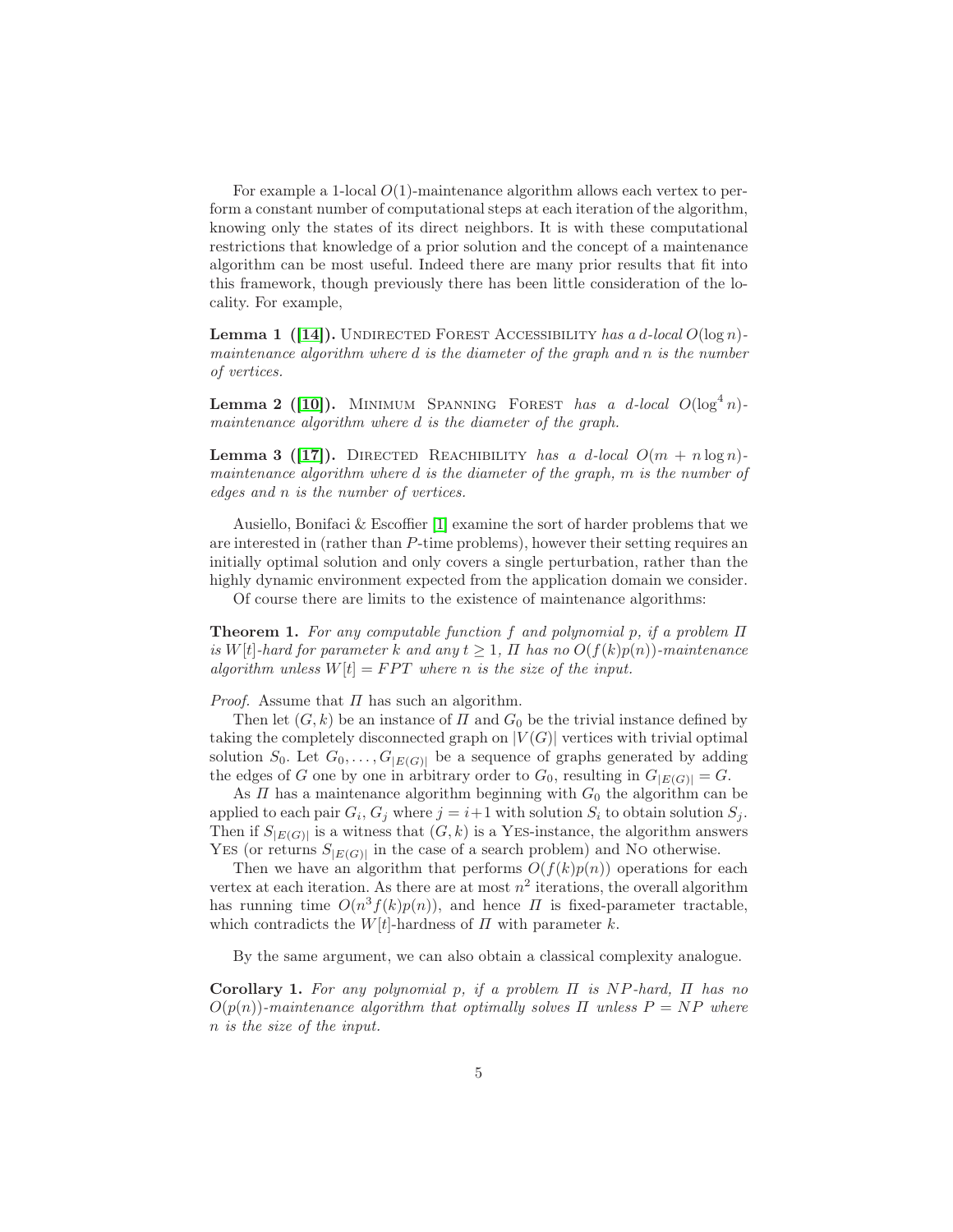Similarly, classical approximation results are preserved.

Corollary 2. *For any polynomial* p*, if a problem* Π *is* NP O*-PB-hard,* Π *has no* O(p(n))*-maintenance algorithm that solves* Π *within an approximation factor of*  $O(n^{1-\epsilon})$  *for any*  $\epsilon > 0$  *unless*  $P = NP$  *where n is the size of the input.* 

If, given a parameterized problem with parameter  $k$ , the bound is  $O(f(k)p(n))$  where f is a computable function, p is a polynomial in n, the size of the input, we denote the associated bounded maintenance algorithm as an (r-local) FPT-maintenance algorithm. The complexity results given in Section [3](#page-6-0) then give the following results.

Theorem 2. g(k)-Approx-Vertex Deletion to Regular Subgraph *has no*  $FPT$ -maintenance algorithm unless  $W[1] = FPT$ .

**Theorem 3.**  $q(k)$ -Approx-Deletion to Regular Subgraph *has no FPTmaintenance algorithm unless*  $W[1] = FPT$ .

**Theorem 4.**  $g(k)$ -Approx-Weighted Degree Constrained Deletion *has no*  $FPT$ *-maintenance algorithm unless*  $W[1] = FPT$ *.* 

Similar statements can be made regarding  $c$ -ADD-APPROX-DOMINATING SET and  $g(k)$ -APPROX-INDEPENDENT DOMINATING SET using their respective approximation hardness results:

#### Lemma  $4$  ([\[6\]](#page-11-13)).

c-Add-Approx-Dominating Set *has no* F P T*-maintenance algorithm un-* $\text{less } W[2] = FPT.$ 

**Lemma 5** ([\[6\]](#page-11-13)).  $g(k)$ -APPROX-INDEPENDENT DOMINATING SET has no FPT*maintenance algorithm unless*  $W[1] = FPT$ .

Independently of the results above, we observe that if the bound on the maintenance algorithm is further restricted, then in certain cases no approximation ratio can be maintained. More precisely the approximation ratio will be a function of the number of iterations of the maintenance algorithm, up to trivial bounds on the quality of the solution. Given a (w.l.o.g) minimization problem  $\Pi$  in NPO with the following properties:

- 1. The decision counterpart of  $\Pi$  is NP-hard.
- 2.  $\Pi$  has a  $O(1)$ -maintenance algorithm  $\mathcal{A}$ .

We make the following claims:

Lemma 6. *There is a step in* A *that is* divergent*.*

Where *divergent* means that if the size of the optimal solution decreases, the size of the solution given by  $A$  does not decrease, and similarly if the size of the optimal solution does not change, the size of the solution given by  $A$  increases.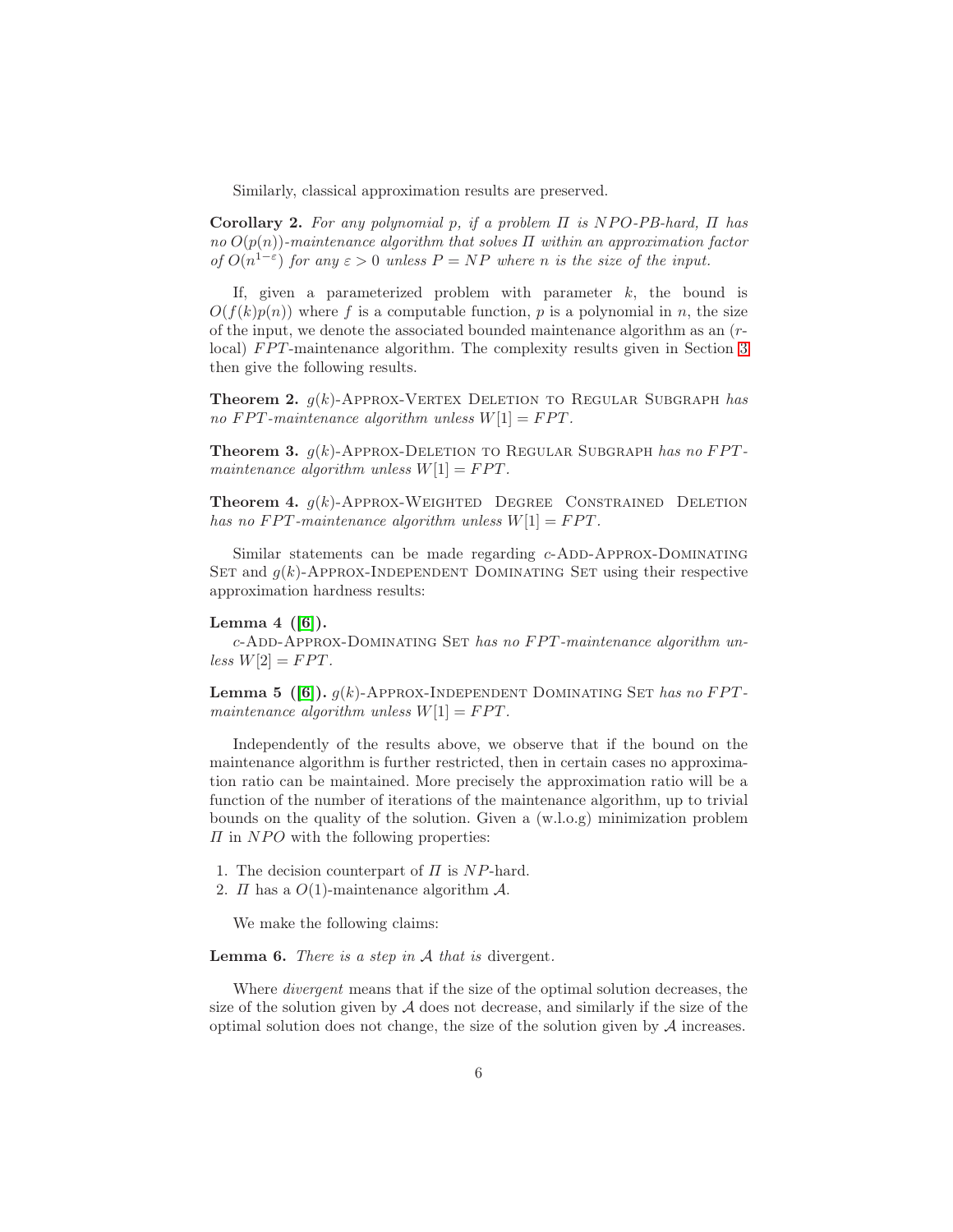*Proof.* Follows immediately from the NP-hardness of the decision counterpart of  $\Pi$ .

Let  $\gamma_i$  be the size of the solution given as input from instance  $I_i$  (perhaps as the result of a previous application of  $A$ ) and  $\gamma_i^*$  be the size of the optimal solution for  $I_i$ . Let  $I_{i+1}$  be the instance after alterations and  $\gamma_{i+1}$  be the size of the solution given by  $A$  and  $\gamma_{i+1}^*$  be the size of the optimal solution.

Lemma 7. *Given an approximation ratio* A *and an instance with solution of* size  $\gamma_i = A \cdot \gamma_i^*$ , then A cannot guarantee that  $\gamma_{i+1} \leq A \cdot \gamma_{i+1}^*$ .

*Proof.* Let the change from  $I_i$  to  $I_{i+1}$  be such that it induces A to take a divergent step. Assume without loss of generality that  $\gamma_{i+1} = \gamma_i + 1$  and  $\gamma_{i+1}^* = \gamma_i^*$  Then

$$
\frac{\gamma_{i+1}}{\gamma_{i+1}^*} = \frac{\gamma_i + 1}{\gamma_i^*} = \frac{A \cdot \gamma_i^* + 1}{\gamma_i^*} = A + \frac{1}{\gamma_i^*}
$$

It is easy to see that a similar result occurs with the other possibilities for divergence.

Given a problem Π with a *long divergent sequence* this problem may be amplified. A *long divergent sequence* is a set of instances where the changes between each instance induce divergent steps in A. For example given the completely disconnected graph and the problem Dominating Set, the initial solution is to take all vertices in the dominating set (which is optimal), then one by one we add edges to obtain a star graph. Using an adversarial approach we add the edges such that the centre of the star is not in the dominating set, but all other vertices are, taking  $n - 1$  vertices where only 1 is needed.

**Lemma 8.** *Given a long divergent sequence of length d, we have*  $\gamma_{d+1}/\gamma_{d+1}^* \geq$  $1 + d/\gamma_{d+1}^*$ .

*Proof.* At each step we are forced to increase the size of the solution relative to the optimal by at least one. Then by step d (instance  $I_{d+1}$ ) we have  $\gamma_{d+1} \geq \gamma_1 + d$ however  $\gamma_{d+1}^* \leq \gamma_1^*$ .

Therefore we at least have:

$$
\frac{\gamma_{d+1}}{\gamma_{d+1}^*} \geq \frac{\gamma_1 + d}{\gamma_1^*} = \frac{\gamma_1^* + d}{\gamma_1^*} = 1 + \frac{d}{\gamma_1^*} \geq 1 + \frac{d}{\gamma_{d+1}^*}
$$

Then for the dominating set example we have the approximation ratio of  $O(n)$ . In general, given a problem with a long divergent sequence of length  $O(n)$ , we obtain a similar approximation ratio.

# <span id="page-6-0"></span>3 Problems in Dynamic Graphs

Given a graph, the problem of obtaining an r-regular subgraph with a minimum number of excluded vertices (known variously as r-REGULAR SUBGRAPH,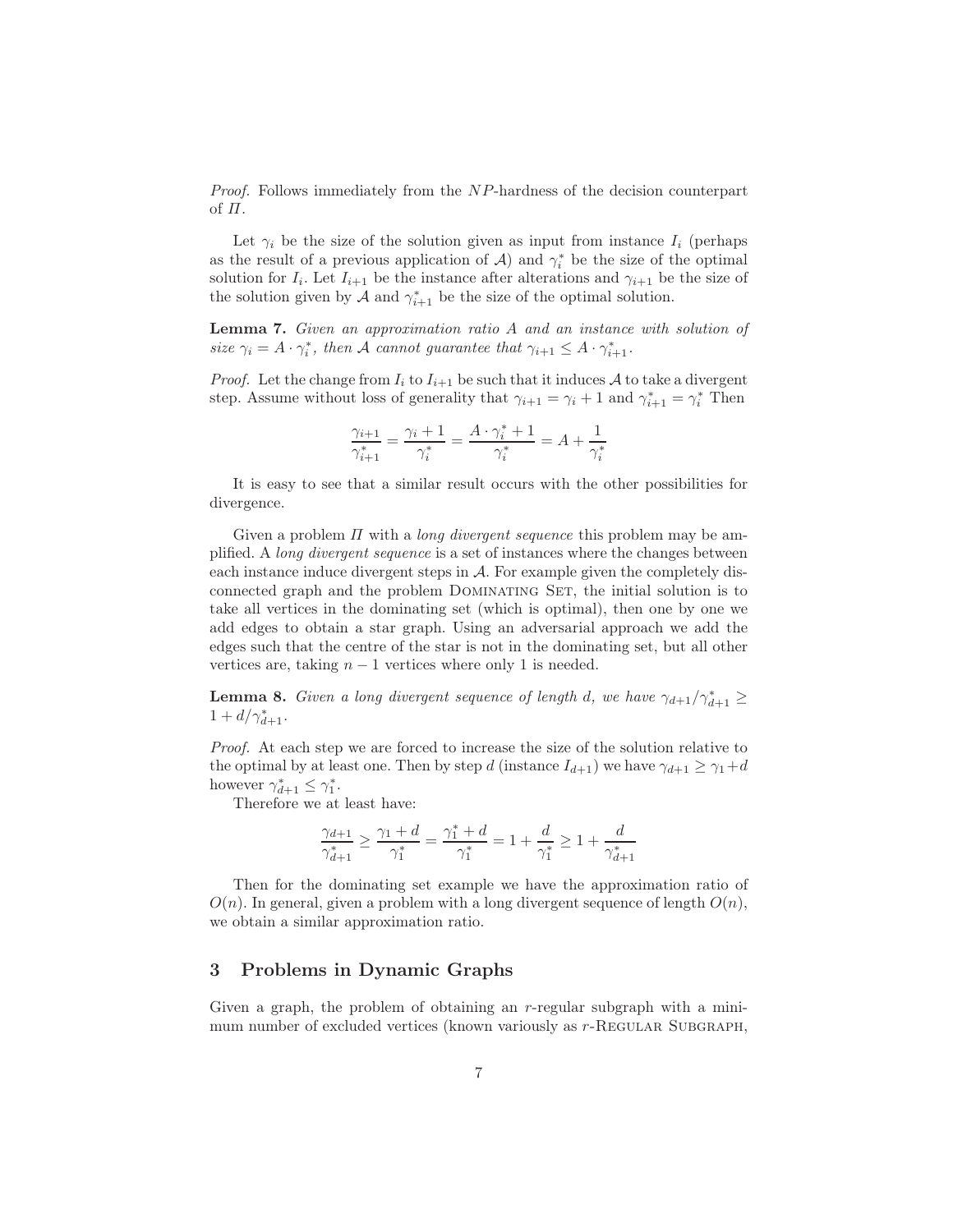k-Almost r-Regular Subgraph and Vertex Deletion to Regular Sub- $GRAPH$ ) is  $W[1]$ -hard [\[13\]](#page-11-14). The property of having a bounded degree or regular graph is particularly interesting for routing purposes. Although it is  $W[1]$ -hard, for a dynamic graph, an approximation would be sufficient as we expect the graph to change rapidly, so computing a reasonable solution quickly is more effective than computing an exact solution slowly. In this section however we show that this problem has no parameterized approximation unless  $W[1] = FPT$ .

Formally we define the problem as:

 $g(k)$ -Approx-Vertex Deletion to Regular Subgraph *Instance:* A graph  $G = (V, E)$ , integers k and r. *Parameter:* k. *Question:* Is there a set  $V' \subset V$  with  $|V'| \leq k$  such that the subgraph  $G' = G[V \setminus V']$  is r regular?

This problem has many possible generalizations, we note two in particular:

 $q(k)$ -Approx-Deletion to Regular Subgraph *Instance:* A graph  $G = (V, E)$ , integers k and r. *Parameter:* k. *Question:* Is there a set  $D \subset V \cup E$  with  $|D| \leq k$  such that the subgraph  $G' = (V \setminus D, E \setminus D)$  is r regular?

 $q(k)$ -Approx-Weighted Degree Constrained Deletion *Instance:* A graph  $G = (V, E)$ , integers k and r, a weight function  $\rho: V \cup E \to [1, k+1]$  and a degree list function  $\delta: V \to 2^{\{0, \ldots, r\}}$ . *Parameter:* k.

*Question:* Is there a set  $D \subset V \cup E$  with  $\sum_{d \in D} \rho(d) \leq k$  such that  $\sum_{e \in N^{G'}(v)} \rho(e) \in \delta(v)$ ? for every vertex v in the subgraph  $G' = (\overline{V} \setminus D, E \setminus D)$  we have

The reduction we use is from the following problem:

Strongly Regular Multicolored Clique *Instance:* A graph  $G = (V, E)$  with  $V = \bigcup_{i \in [k]} V_i$  such that  $|V_i| = s$  and for all  $v \in V_i$  we have  $d(v)|_{V_i} = d$  for all i, j, and an integer k. *Parameter:* k. *Question:* Is there a clique  $V'$  of size k such that  $V'$  has one vertex from

each  $V_i$ ?

In the remainder of this section we present the hardness reduction that demonstrates that  $q(k)$ -Approx-Vertex Deletion to Regular Subgraph and subsequently the more general problems are  $W[1]$ -hard, and therefore have no  $FPT$ -maintenance algorithms. We then prove that problems that are fixedparameter tractable may have an approximate maintenance algorithm by proving that this is indeed the case for VERTEX COVER.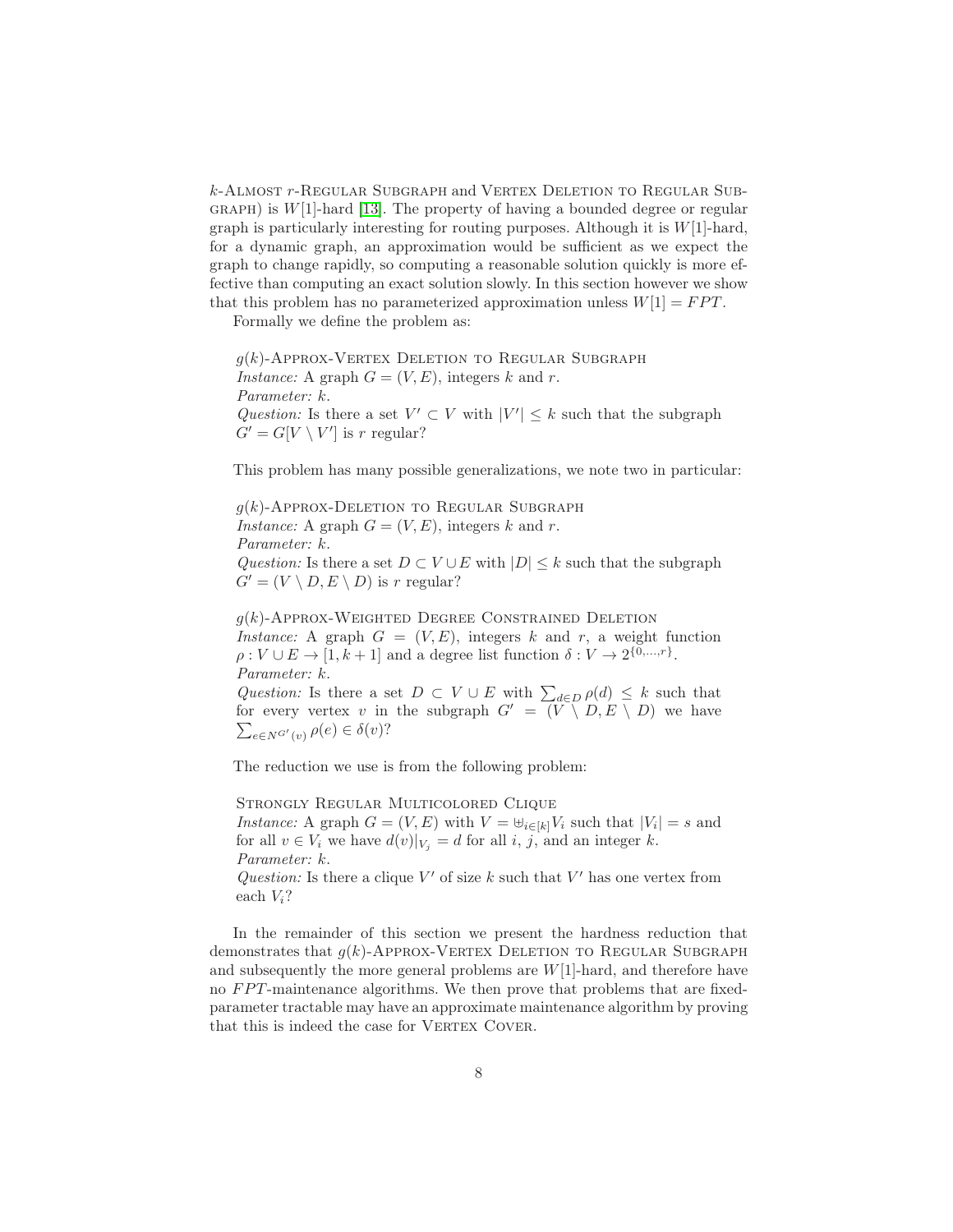#### 3.1 Hardness Results

Lemma 9. g(k)-Approx-Vertex Deletion to Regular Subgraph *is* W[1]*-hard.*

*Proof.* The underlying exact problem VERTEX DELETION TO REGULAR SUB-GRAPH was shown to be  $W[1]$ -hard in [\[13\]](#page-11-14) with a reduction than can be used with little modification to show hardness for the approximation problem.

The reduction is from Strongly Regular Multicolored Clique. Let  $(G, k)$  of STRONGLY REGULAR MULTICOLORED CLIQUE where  $V(G) = \bigcup_{i \in [k]} V_i$ is partitioned into k color classes where  $|V_i| = s$  for all i and each vertex has d neighbours in each color class. We construct an instance  $(G', k')$  of  $g(k)$ -APPROX-VERTEX DELETION TO REGULAR SUBGRAPH by setting  $k' = k + \binom{k}{2}$  $\binom{k}{2}$ creating a vertex copy  $V_i'$  for each color class  $V_i$  and a set  $P_{ij}$  of vertices for each pair  $V_i$ ,  $V_j$  of color classes, which will control edge selection. We make each  $V'_i$  a complete graph. For every pair of vertices  $u, v$  with  $u \in V_i$  and  $v \in V_j$ ,  $i \neq j$ , let u' and v' be the corresponding vertices in  $V_i'$  and  $V_j'$ . If  $uv \in E(G)$  we add two vertices  $u'_{v'}$ ,  $v'_{u'}$  to  $P_{ij}$  with the edges  $u'u'_{v'}$ ,  $u'_{v'}v'_{u'}$  and  $v'v'_{u'}$ . For each pair of vertices  $u_v, u'_{v'}$  in  $P_{ij}$  where u and u' are in the same  $V_l$   $(l = i, j)$  and  $u \neq u'$  we add the edge  $u_v u'_{v'}$ . We choose r to be greater than  $\max\{(s-1)+d(k-1), 2+(s-1)d\}$ such that  $r$  is also of opposite parity to  $s$ , the smallest such  $r$  suffices. Then for each  $V_i'$  we add a set of vertices  $V_i''$  where each vertex in  $V_i''$  has an edge to each vertex in  $V_i'$  such that the degree of each vertex in  $V_i'$  is  $r + 1$ . We do similarly for each  $P_{ij}$  with a set  $P'_{ij}$ . We then increase the degree of each vertex in each  $V''_i$  and each  $P'_{ij}$  to  $r+1$  by taking an set of  $r+1$  clique, breaking an edge in each and attaching it at these two points to the vertex being adjusted. For each of these vertices, if the total number of vertices in the attached cliques is less than  $g(k')$  we augment them by adding new  $r + 1$  cliques by breaking an edge in the old and new clique and reattaching them to each other.

*Claim.* If G has a properly colored clique of size at least  $k$ , then we can delete at most  $k'$  vertices to make  $G'$  r-regular.

This claim follows as in [\[13\]](#page-11-14). Note in particular that G has a clique of size at most  $k$  (as there are only  $k$  color classes and we must use at least  $k'$  vertices, one from each  $V_i'$  and two from each  $P_{ij}$  to make the graph r-regular. The vertices chosen for deletion correspond to the vertices and edges of the clique.

*Claim.* If G' can be made r-regular by the deletion of at most  $g(k')$  vertices, then  $G$  has a properly colored clique of size at least  $k$ .

Note that we must delete at least one vertex from each  $V_i'$  and two from each  $P_{ij}$ . If we delete any vertices from the degree adjustment components of the graph,  $V_i''$ ,  $P'_{ij}$  or the adjustment cliques, then we must delete all such vertices, which would require more than  $g(k)$  deletions. Therefore the k' vertices must be the only vertices deleted. As with [\[13\]](#page-11-14), these must correspond to a properly colored  $k$ -clique in  $G$ .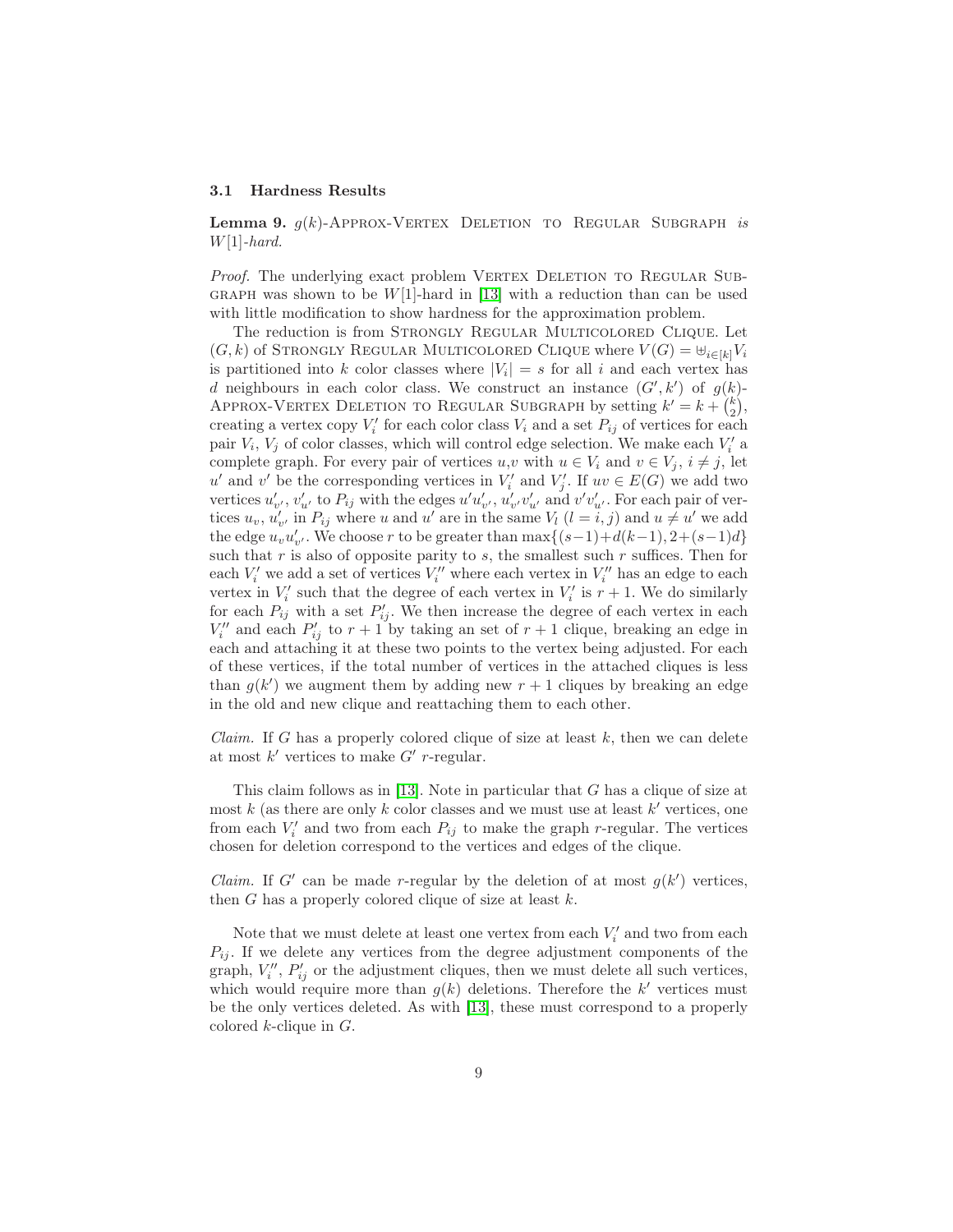Note also that if we allow edge deletion as well as vertex deletion, we obtain no advantage by deleting any edges, therefore any deletions must be of vertices only. This gives the following corollary.

Corollary 3. g(k)-Approx-Deletion to Regular Subgraph *is* W[1]*-hard.*

By subproblem containment, the more general version where we allow each vertex to have a list of possible final degrees, rather than simple degree  $r$  is also  $W[1]$ -hard.

Corollary 4. g(k)-Approx-Weighted Degree Constrained Deletion *is* W[1]*-hard when the possible editing operations are vertex deletion or vertex and edge deletion.*

## 3.2 A Maintenance Algorithm for Vertex Cover

Thus we may conclude that maintenance is not feasible (in the complexity guarantee sense) even if we have polynomial time at each step (in fact we may relax this perhaps to fixed-parameter tractable time, dependent on the number of steps), if the parameterized approximation problem is  $W[t]$ -hard for any  $t \geq 1$ .

However if the parameterized approximation problem is fixed-parameter tractable, then we may have some hope. In a broad sense many kernelisation algorithms may be reinterpreted as maintenance algorithms, e.g.,

**Lemma 10 ([\[16\]](#page-11-15)).** k-MAX CUT has an FPT-time 2k-local maintenance algo*rithm.*

Lemma 11 (Attribute to Buss in [\[5\]](#page-11-16)). VERTEX COVER has an FPT-time 2k 2 *-local maintenance algorithm.*

Note that these examples were not chosen as necessarily the most efficient algorithms for these problem, but because they employ simple, local reduction rules. However in both cases (and all such adaptations) the algorithm does not use any prior solution, so perhaps is not the most effective maintenance strategy. Nonetheless they do give goals for the performance of any maintenance algorithm.

By allowing an approximate solution, we can develop potentially much simpler, faster and more local maintenance algorithms. We demonstrate with the following case, VERTEX COVER, which is fixed-parameter tractable, therefore fixed-parameter approximable and has a simple greedy 2-approximation. Furthermore there is evidence that a 2-approximation is in some sense the best possible ratio [\[11\]](#page-11-17). In this case, the following maintenance algorithm is efficient and of tolerable approximation quality.

Lemma 12. *There is a 1-local maintenance algorithm for* Maximal Match-ING and hence there is a 1-local maintenance algorithm for VERTEX COVER with *an approximation factor of* 2*.*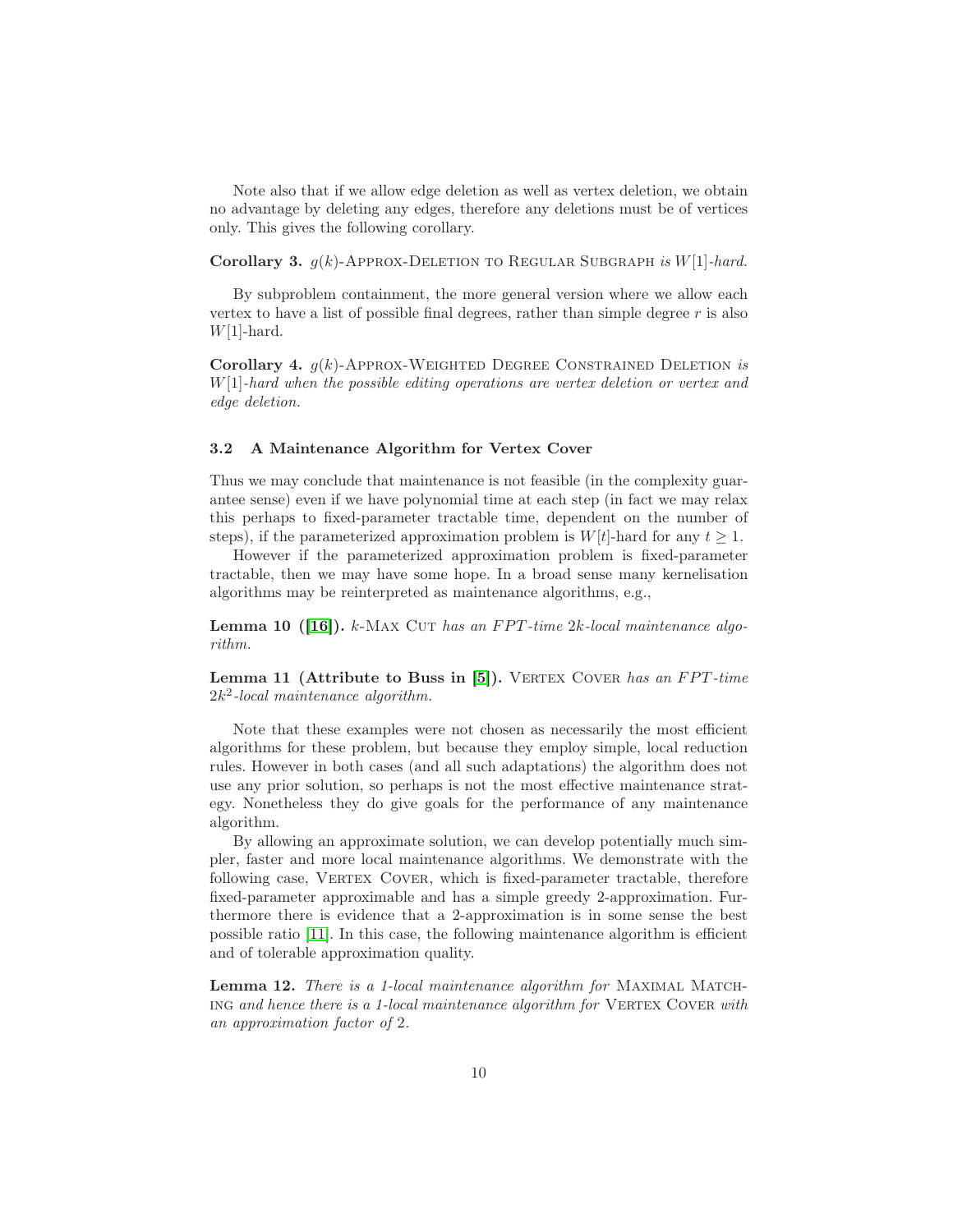*Proof.* The algorithm exploits the result that any maximal matching is a 2 approximation for the size of the minimum vertex cover.

Given a graph  $G$ , with vertex cover  $S$ , and a set of edge deletions and additions  $T$ , the algorithm proceeds by maintaining a matching at the site of the deletions and additions. We may assume that at each completed step in the algorithm (as this algorithm can be used to generate the initial solution) each non-isolated vertex in the vertex cover has a *pair-vertex*, its partner in the matching.

Then for each element  $t$  of  $T$ , if  $t$  is a deletion that separates a vertex from its pair-vertex, and the vertex has any neighbour not in the cover, we choose arbitrarily one of these neighbours to be its new pair-vertex. If it has no such neighbours, the vertex is removed from the cover.

Otherwise if t is an addition that connects two vertices not in the cover, they are both added to the cover and are noted as each others pair-vertex.

Then at any point in the algorithm each vertex in the cover has an adjacent pair-vertex (i.e., the edge between the two is a matching edge), and there is no edge that has neither endpoint in the cover. Therefore the implicit matching is maximal. Thus we immediately have our 2-approximation.

By way of contrast, MAX CUT admits a simple  $\frac{1}{2}$  approximation algorithm [\[18\]](#page-11-18) (though this is far from the best ratio) which is easily translated into a simple maintenance algorithm however the locality seems to be the diameter of the graph in the worst case. This suggests that there is potentially some separation possible between "local" and "non-local" problems that is not captured by regular complexity classes. This idea has been explored from a different perspective by Milteren *et al.* [\[14\]](#page-11-10) who show a split of P-complete problems by the class incr-POLY LOGTIME.

## <span id="page-10-0"></span>4 Conclusion

We show that  $W[1]$ -hardness precludes maintenance, and indeed given sufficient restriction on the stepwise computation no maintenance algorithm can guarantee any but the most trivial approximation ratios. However, as demonstrated with VERTEX COVER, some problems do admit fast, effective approximate maintenance algorithms. It is not clear whether there is a neat classification of these problems, however fixed-parameter tractability for the related parameterized (approximation) problem(s) is at least a necessary condition. The most likely situation is that there is some proper subset of the problems in  $FPT$  that admit a maintenance algorithm, as the structure of a maintenance algorithm seems to rely on some as yet undefined localizing property which is unlikely to be identical to the property of being fixed-parameter tractable. If indeed there is a coherent underlying property that allows maintenance, then perhaps it would also be possible to construct *maintenance-preserving* reductions (similar to the *incremental reductions* of [\[14\]](#page-11-10)), which would allow a simpler and more robust demonstration of the possibility or impossibility of maintenance for a given problem.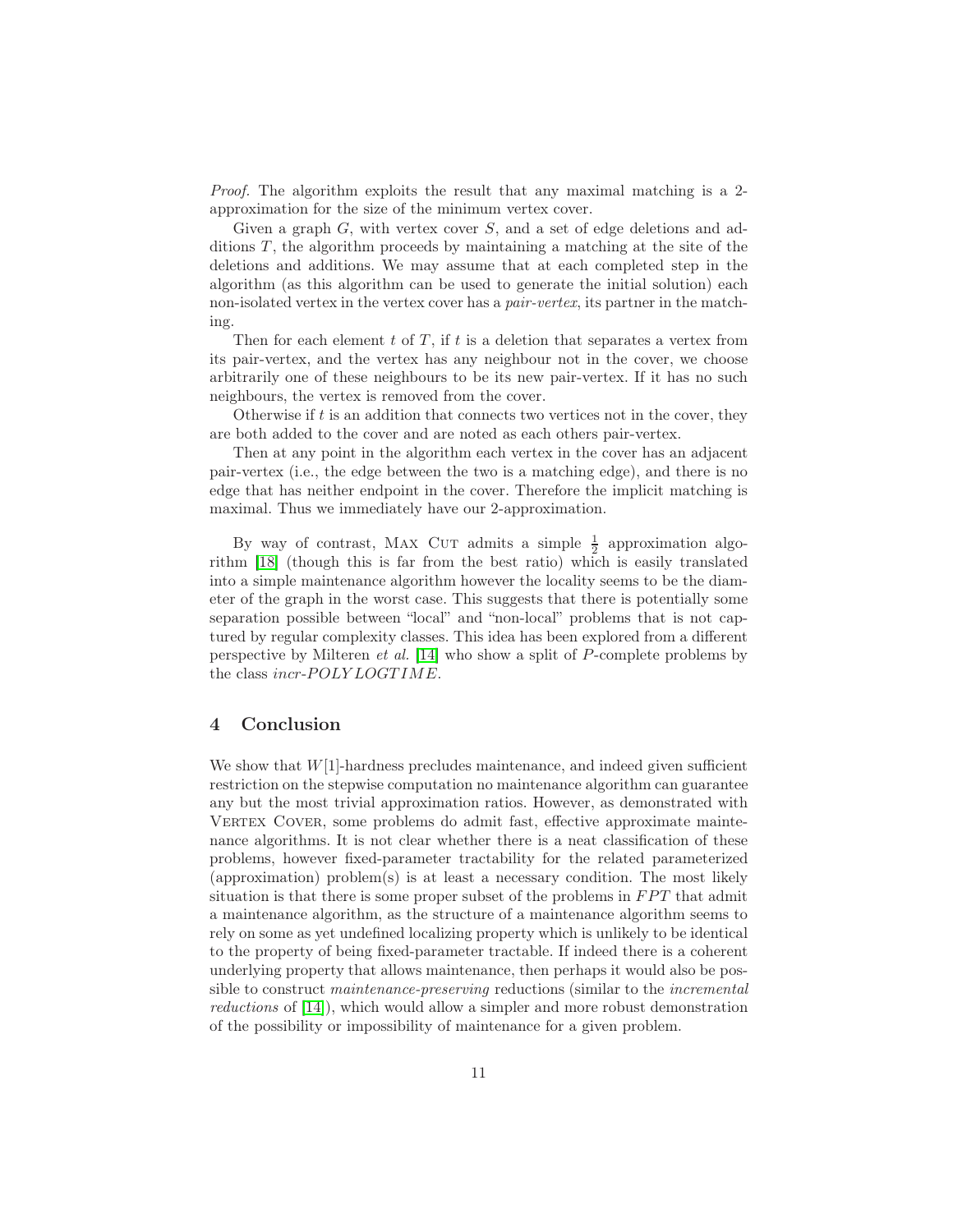# <span id="page-11-11"></span>References

- 1. G. Ausiello, V. Bonifaci, and B. Escoffier. Complexity and approximation in reoptimization. In S. B. Cooper and A. Sorbi, editors, *Computability in Context: Computation and Logic in the Real World*, pages 101–130. World Scientific, 2011.
- <span id="page-11-3"></span>2. B.-M. Bui-Xuan, A. Ferreira, and A. Jarry. Computing shortest, fastest, and foremost journeys in dynamic networks. *International Journal of the Foundations of Computer Science*, 14(2):267–285, 2003.
- <span id="page-11-4"></span>3. A. Casteigts, S. Chaumette, and A. Ferreira. On the assumptions about network dynamics in distributed computing. *CoRR*, abs/1102.5529v4, 2012.
- <span id="page-11-2"></span>4. A. Casteigts, P. Flocchini, B. Mans, and N. Santoro. Deterministic computations in time-varying graphs: Broadcasting under unstructured mobility. In *IFIP TCS*, pages 111–124, 2010.
- <span id="page-11-16"></span><span id="page-11-13"></span>5. R. G. Downey and M. R. Fellows. *Parameterized complexity*. Springer, 1999.
- 6. R. G. Downey, M. R. Fellows, C. McCartin, and F. A. Rosamond. Parameterized approximation of dominating set problems. *Inf. Process. Lett.*, 109(1):68–70, 2008.
- <span id="page-11-0"></span>7. K. R. Fall. A delay-tolerant network architecture for challenged internets. In *SIGCOMM*, pages 27–34, 2003.
- <span id="page-11-5"></span>8. P. Flocchini, B. Mans, and N. Santoro. Exploration of periodically varying graphs. In *ISAAC*, pages 534–543, 2009.
- <span id="page-11-19"></span><span id="page-11-9"></span>9. J. Flum and M. Grohe. *Parameterized complexity theory*. Springer, 2006.
- 10. J. Holm, K. de Lichtenberg, and M. Thorup. Poly-logarithmic deterministic fullydynamic algorithms for connectivity, minimum spanning tree, 2-edge, and biconnectivity. *Journal of the ACM*, 48(4):723–760, 2001.
- <span id="page-11-17"></span>11. S. Khot and O. Regev. Vertex cover might be hard to approximate to within 2-epsilon. *J. Comput. Syst. Sci.*, 74(3):335–349, 2008.
- <span id="page-11-6"></span>12. D. Marx. Parameterized complexity and approximation algorithms. *Comput. J.*, 51(1):60–78, 2008.
- <span id="page-11-14"></span>13. L. Mathieson and S. Szeider. Editing graphs to satisfy degree constraints: A parameterized approach. *Journal of Computer and System Sciences*, 78(1):179–191, 2012.
- <span id="page-11-10"></span>14. P. B. Miltersen, S. Subramanian, J. S. Vitter, and R. Tamassia. Complexity models for incremental computation. *Theoretical Computer Science*, 130(1):203–236, 1994.
- <span id="page-11-7"></span>15. S. Patnaik and N. Immerman. Dyn-fo: A parallel, dynamic complexity class. *Journal of Computer and System Sciences*, 55(2):199–209, 1997.
- <span id="page-11-15"></span>16. E. Prieto. The method of extremal structure on the k-maximum cut problem. In M. D. Atkinson and F. K. H. A. Dehne, editors, *Theory of Computing 2005, Eleventh CATS 2005, Computing: The Australasian Theory Symposium, Newcastle, NSW, Australia, January/February 2005*, volume 41 of *CRPIT*, pages 119–126. Australian Computer Society, 2005.
- <span id="page-11-12"></span>17. L. Roditty and U. Zwick. A fully dynamic reachability algorithm for directed graphs with an almost linear update time. In L. Babai, editor, *Proceedings of the 36th Annual ACM Symposium on Theory of Computing, Chicago, IL, USA, June 13-16, 2004*, pages 184–191. ACM, 2004.
- <span id="page-11-18"></span>18. S. Sahni and T. Gonzalez. P-complete approximation problems. *Journal of the ACM*, 23(3):555–565, 1976.
- <span id="page-11-8"></span>19. V. Weber and T. Schwentick. Dynamic complexity theory revisited. *Theory of Computing Systems*, 40(4):355–377, 2007.
- <span id="page-11-1"></span>20. Z. Zhang. Routing in intermittently connected mobile ad hoc networks and delay tolerant networks: Overview and challenges. *IEEE Communications Surveys and Tutorials*, 8(1–4):24–37, 2006.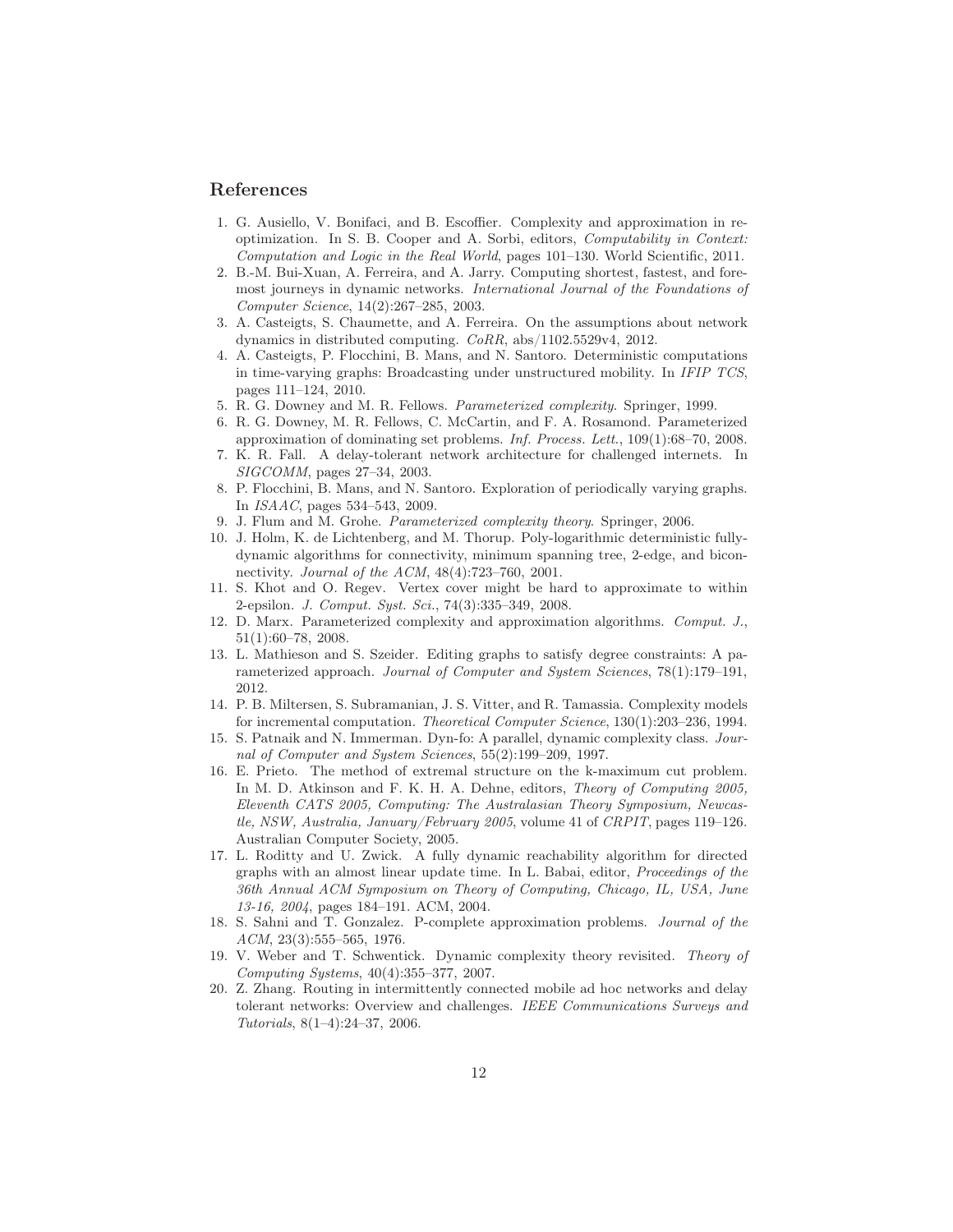# <span id="page-12-0"></span>A Parameterized Approximation Complexity

In this section, we only provide the necessary definitions and properties of Parameterized Complexity and Parameterized Approximation Complexity. We refer the reader to [\[5,](#page-11-16)[9\]](#page-11-19) and [\[12\]](#page-11-6) respectively for more details.

## A.1 Basic Parameterized Complexity

Parameterized Complexity explores the complexity of combinatorial problems using parameters as independent measures of structure in addition to the overall size of the input. An instance  $(I, k)$  of a parameterized problem consists of the input  $I$ , corresponding to the input of a classical problem and an integer parameter k, a special part of the input independent from  $|I|$ .

A problem is *fixed-parameter tractable* (or in *FPT*) if there is an algorithm that solves each instance  $(I, k)$  of the problem in time bounded by  $f(k) \cdot |I|^{O(1)}$ where  $f$  is a computable function dependent only on  $k$ .

Conversely hardness for any class in the W-hierarchy provides evidence that a problem is not fixed-parameter tractable. Hardness for such classes is typically established by *parameterized reduction*, the Parameterized Complexity reduction scheme where given an instance  $(I, k)$  of problem  $\Pi_1$  an instance  $(I', k')$  of problem  $\Pi_2$  is computed in time bounded by  $f(k) \cdot |I|^{O(1)}$ , with  $k' \leq g(k')$  for some computable function g and  $(I, k)$  is a YES-instance if and only if  $(I', k')$  is a Yes-instance.

#### A.2 Parameterized Approximation Complexity

The additional measure embodied in the parameter also provides an alternative possibility for approximation problems. Of particular interest is approximating the cost of the solution, where the parameter  $k$  is the desired cost of the solution. Given parameterized problem  $\Pi$  with an additional optimization objective (either min or max), the general cost minimization (maximization) parameterized problem for  $\Pi$  is:

 $g(k)$ -Approx- $\Pi$ *Instance:* A instance I of  $\Pi$ , an integer k. *Parameter:* k. *Output:* Either No, asserting that there is no solution of size at most (at least) k for I, or a solution of size at most (at least)  $g(k)$ .

Of course for minimization problems the approximation is only interesting if  $g(k) \geq k$ , and vice versa for maximization. For specific functions  $g(k)$  we obtain the following two interesting subcases:

 $c$ -ADD-APPROX- $\Pi$ *Instance:* A instance  $I$  of  $\Pi$ , an integer  $k$ . *Parameter:* k. *Output:* Either No, asserting that there is no solution of size at most (at least) k for I, or a solution of size at most  $k + c$  (at least  $k - c$ ).